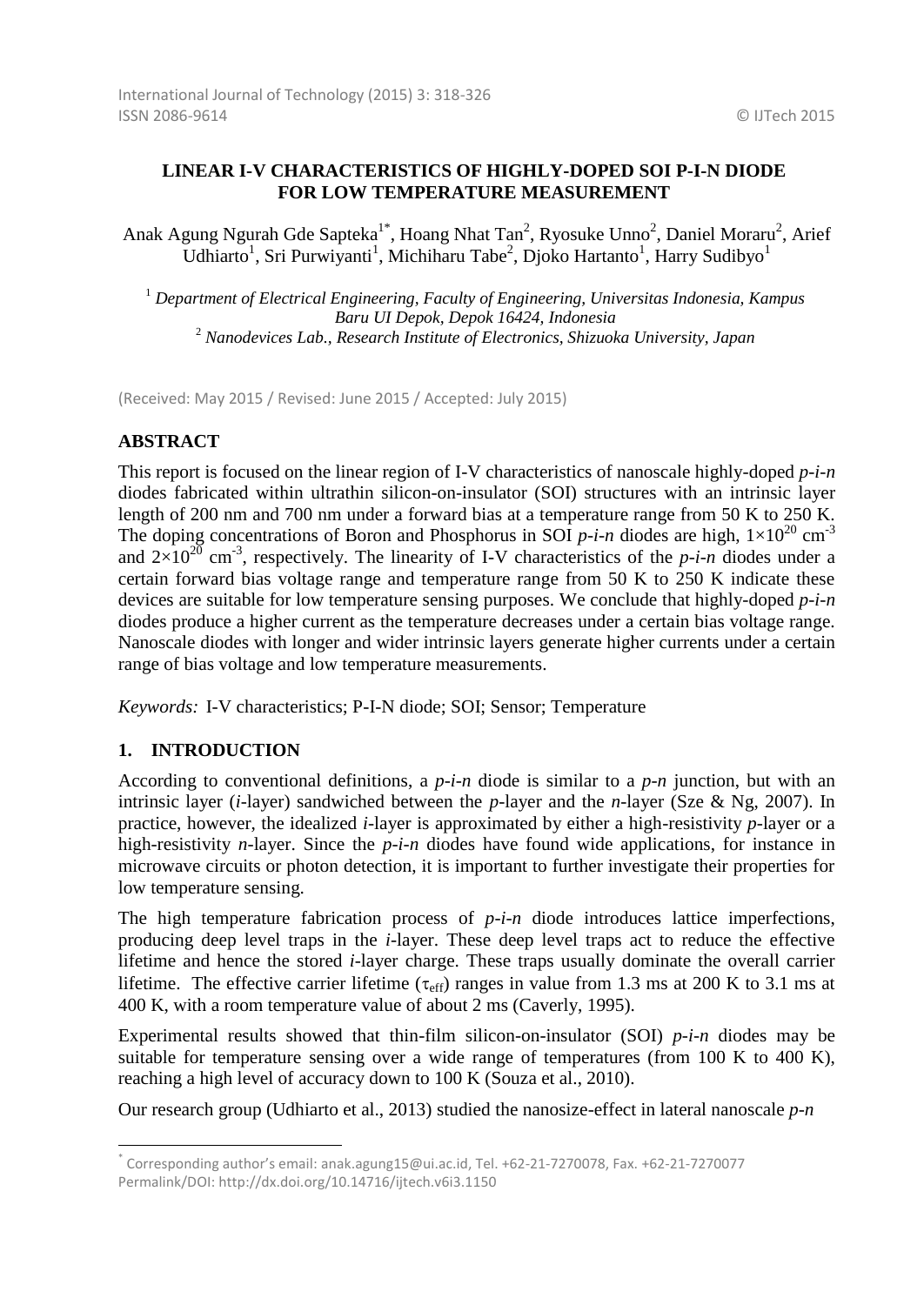and *p-i-n* junction devices under light illumination. Current-Voltage and Current-Time characteristics were investigated at low temperatures and at room temperature for lateral nanoscale *p-n* and *p-i-n* diodes with Phosphorus (P) and Boron (B) concentrations  $N_D \approx$  $1\times10^{18}$ cm<sup>-3</sup> and N<sub>A</sub>  $\approx 1.5\times10^{18}$  cm<sup>-3</sup>, respectively (as derived from secondary ion mass spectrometry).

Based on our previous research, we extend our study about *p-i-n* diodes with higher Phosphorus (P) and Boron (B) concentrations to find the importance of the *i*-layer on device characteristics under low temperature conditions. The doping concentrations of B and P in SOI *p-i-n* diodes are high,  $1\times10^{20}$  cm<sup>-3</sup> and  $2\times10^{20}$  cm<sup>-3</sup>, respectively. For that purpose, we design, fabricate and measure highly-doped *p-i-n* diodes with narrow and thin *i*-layer under temperatures ranging from 50 K to 250 K.

### **2. METHODOLOGY**

#### **2.1. Device Fabrication**

We fabricated lateral nanoscale *p-i-n* diodes using a SOI structure, at the Research Institute of Electronics (RIE), Shizuoka University. The SOI structure consists of a thin Si layer on top of a 155-nm-thick buried oxide (BOX) layer and a *p*-Si substrate (doping concentration on the order of 10 <sup>15</sup>cm-3 ). The devices have been designed with an *i*-layer of lengths of (*l*) 200 nm and 700 nm, respectively, and widths (*w*) of 660 nm, 680 nm, and 850 nm, respectively. However, it should be noted that the final width of the devices is significantly smaller. We used electron beam lithography (Elionix ELS 7700K) to define the fine pattern of *p-i-n* diodes. The Boron concentration (for the *p*-type region) and the Phosphorus concentration (for the *n*-type region) are both close to a  $10^{20}$  cm<sup>-3</sup> order (as measured by a four-point probe technique). This is well above the metal-to-insulator transition for Si and, therefore, the *p* and *n* regions are conductive. We also measured the silicon layer thickness to be  $\approx$  5 nm (by DHA-OLXS ellipsometer) at the end of all fabrication steps. The photograph of *p-i-n* diodes is shown in Figure 1 (a) and its structure is shown in Figure 1 (b).



Figure 1 SOI *p-i-n* diode: a) photograph; b) structure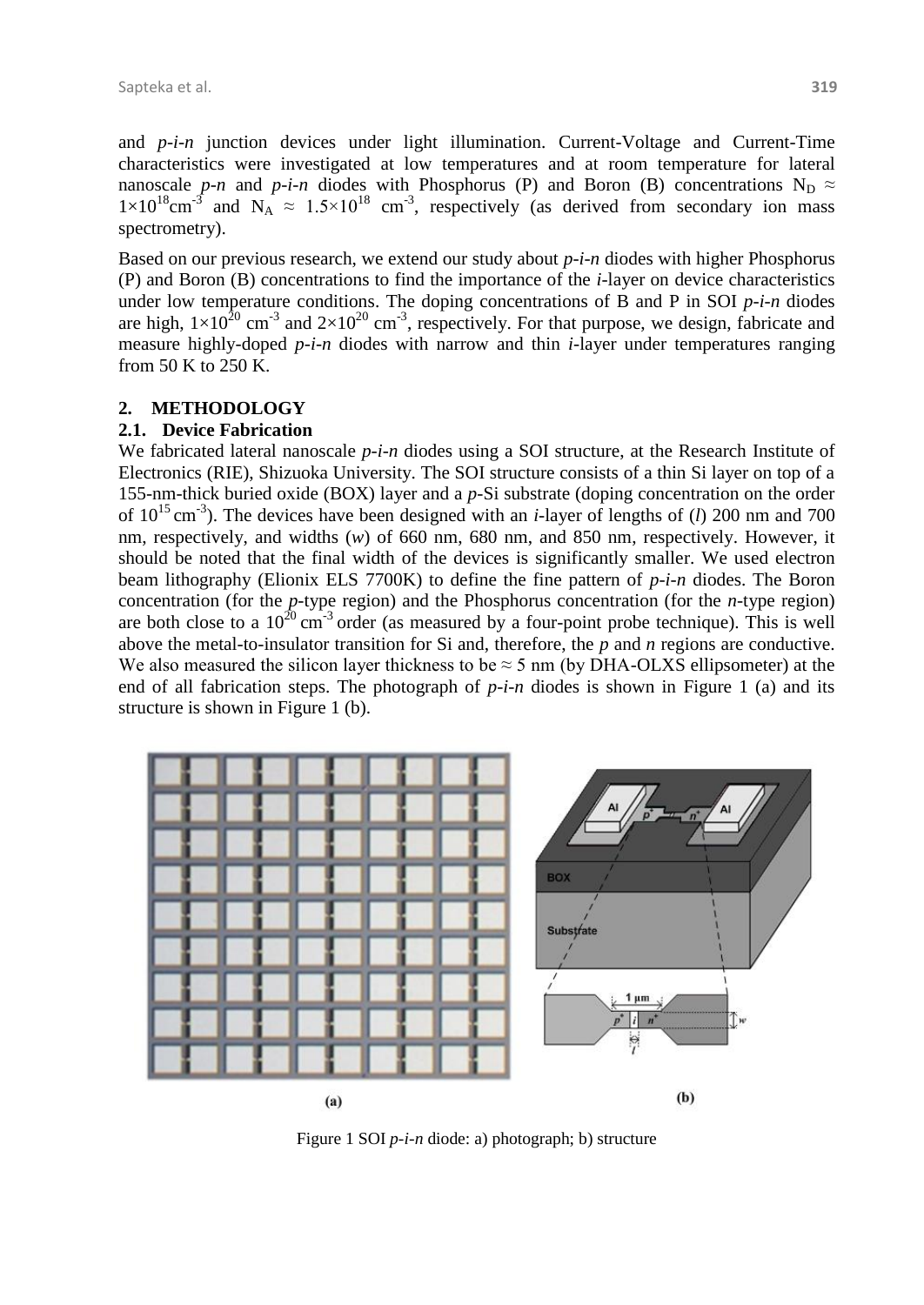### **2.2. I-V Characteristics Measurement**

We used a semiconductor precision parameter analyzer (Agilent 4156C) and a high-vacuum variable-temperature prober station to measure the I-V characteristics of a highly-doped nanoscale *p-i-n* diode. The *p*-type pad is connected to a voltage source  $(V_a)$ , while the *n*-type pad and the substrate  $(V_{sub})$  are connected to the ground. We set the temperature from 50 K to 250 K to achieve current and voltage responses in dark conditions. All of the measurements have been done in RIE.

### **3. RESULTS**

We have investigated nanoscale *p-i-n* diodes with variations of intrinsic layer length (*l*) and width (*w*) as follows:

- 1) *l*=200 nm, *w*=850 nm
- 2) *l*=200 nm, *w*=680 nm
- 3) *l*=700 nm, *w*=660 nm

We measured the I-V characteristics of diode (1) and diode (2) under a forward bias voltage ranging from 1.3 V to 2.0 V and a temperature ranging from 50 K to 250 K. Meanwhile for diode (3), we measured the I-V characteristics under a forward bias voltage from 1.5 V to 2.0 V and a temperature range from 50 K to 250 K. All of the *p-i-n* diodes show a linear current response as indicated in Figures 2, 3 and 4, respectively. In this case, the diodes produce a higher current at a lower temperature.



Figure 2 Linear I-V characteristics of diode (1) as a function of temperature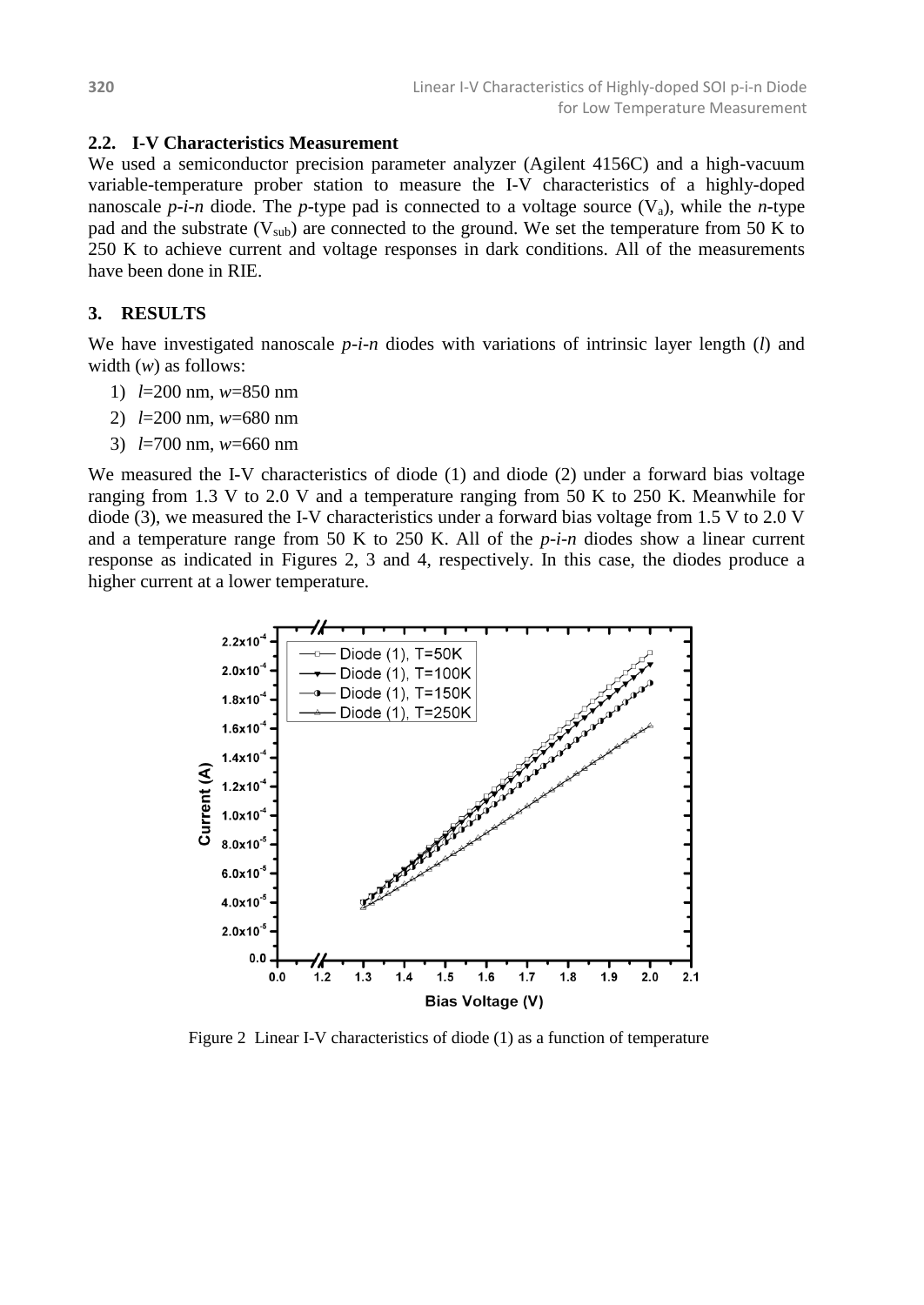

Figure 3 Linear I-V characteristics of diode (2) as a function of temperature



Figure 4 Linear I-V characteristics of diode (3) as a function of temperature

To show the influence of intrinsic layer width at low temperature measurement, we compared the I-V characteristics of diode (1) and diode (2) under a temperature level ranging from 50 K to 250 K, as shown in Figures 5 and 6, respectively. From these figures, we concluded that a wider intrinsic layer will produces higher current for low temperatures at a certain forward bias voltage.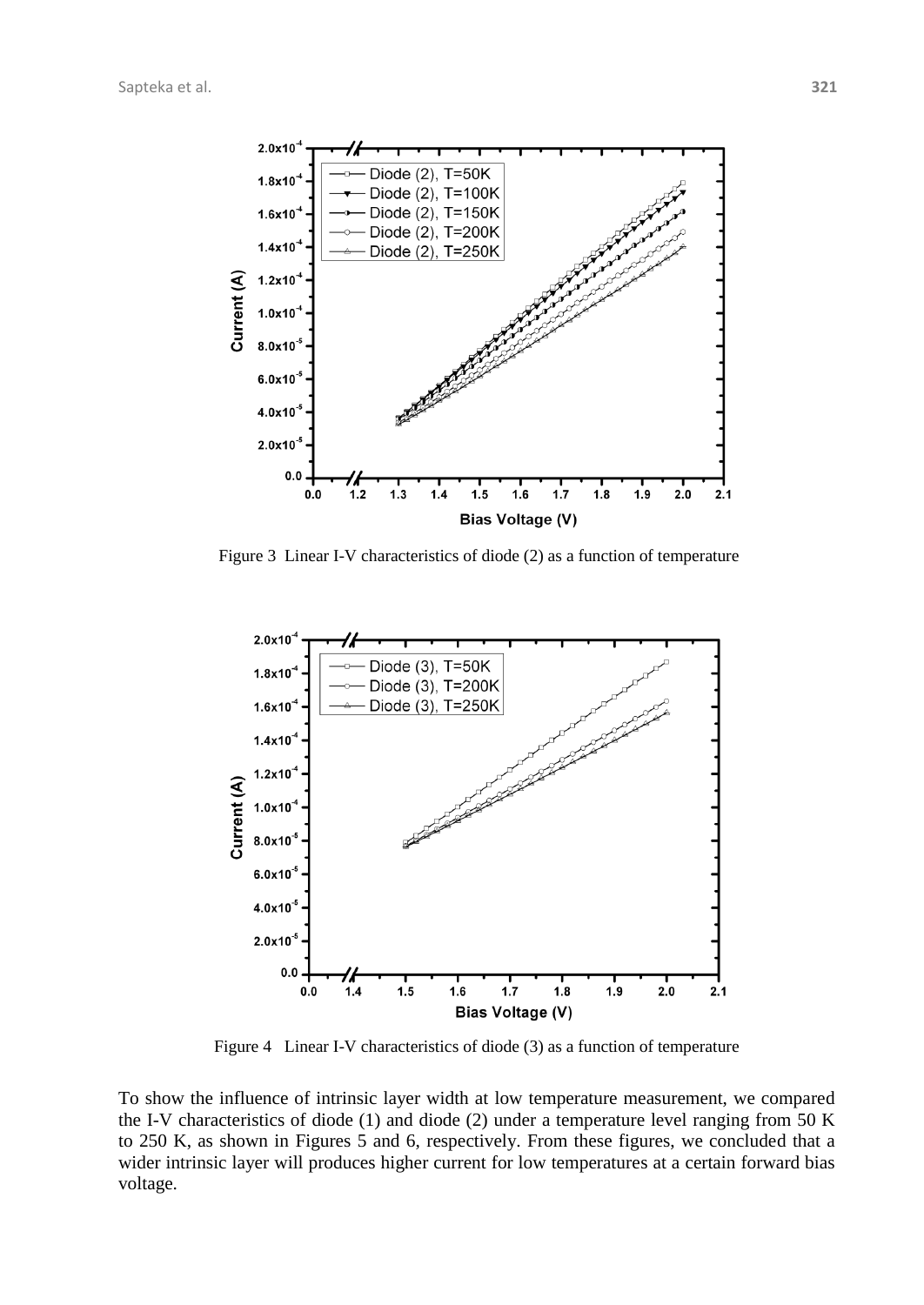For a similar purpose, to show the influence of an intrinsic layer length at a low temperature measurement, we compared the I-V characteristics of diode (2) and diode (3) under a temperature level ranging from 50 K and 250 K, as shown in Figures 7 and 8, respectively. From these figures, we conclude that longer intrinsic layers will produce a higher current at a lower temperature at a certain forward bias voltage.



Figure 5 Linear I-V characteristics of diode (1) and diode (2) under the temperatureof50K



Figure 6 Linear I-V characteristics of diode (1) and diode (2) under temperature of 250 K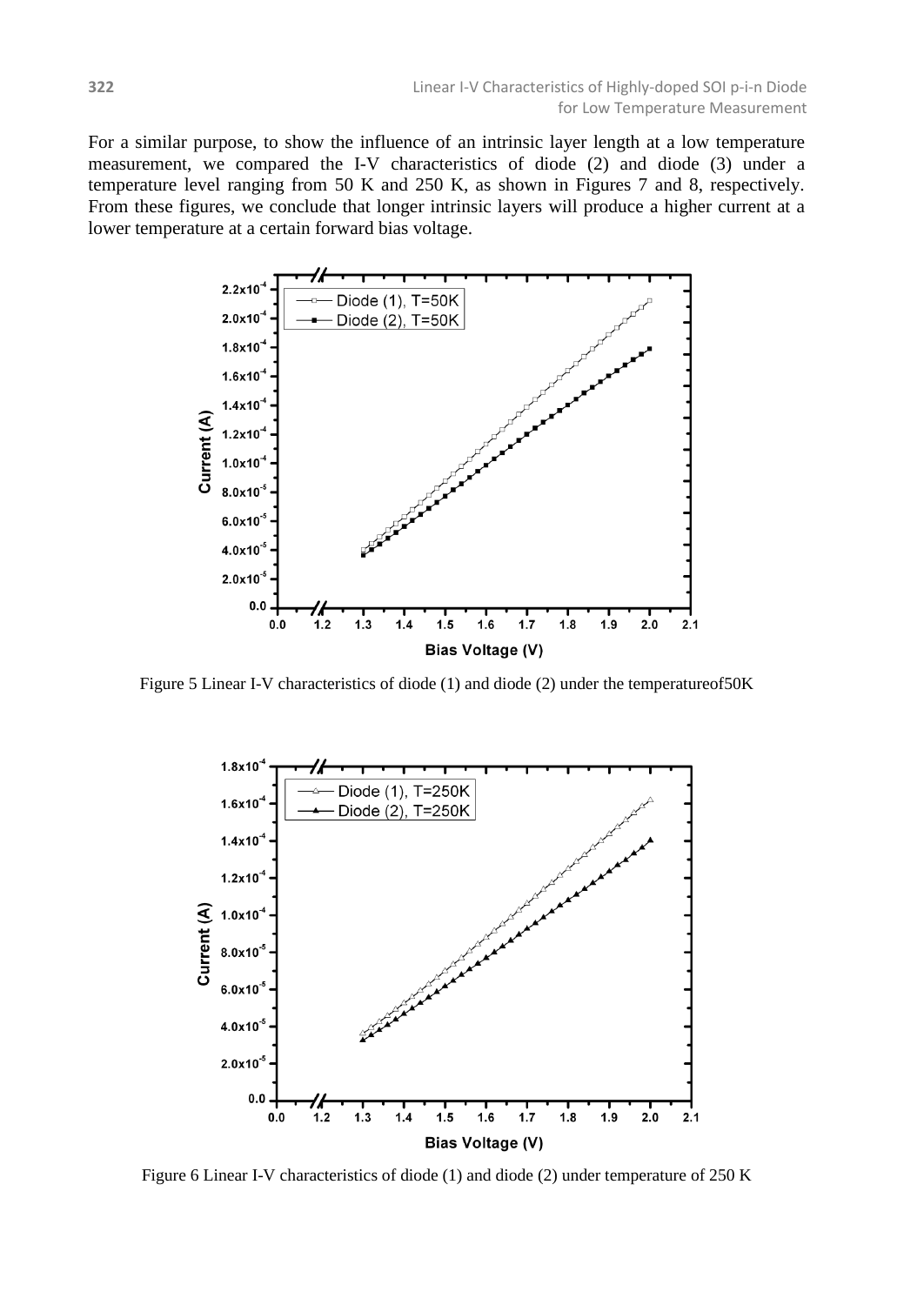

Figure 7 Linear I-V characteristics of diode (2) and diode (3) under a temperature of 50 K



Figure 8 Linear I-V characteristics of diode (2) and diode (3) under a temperature of 250 K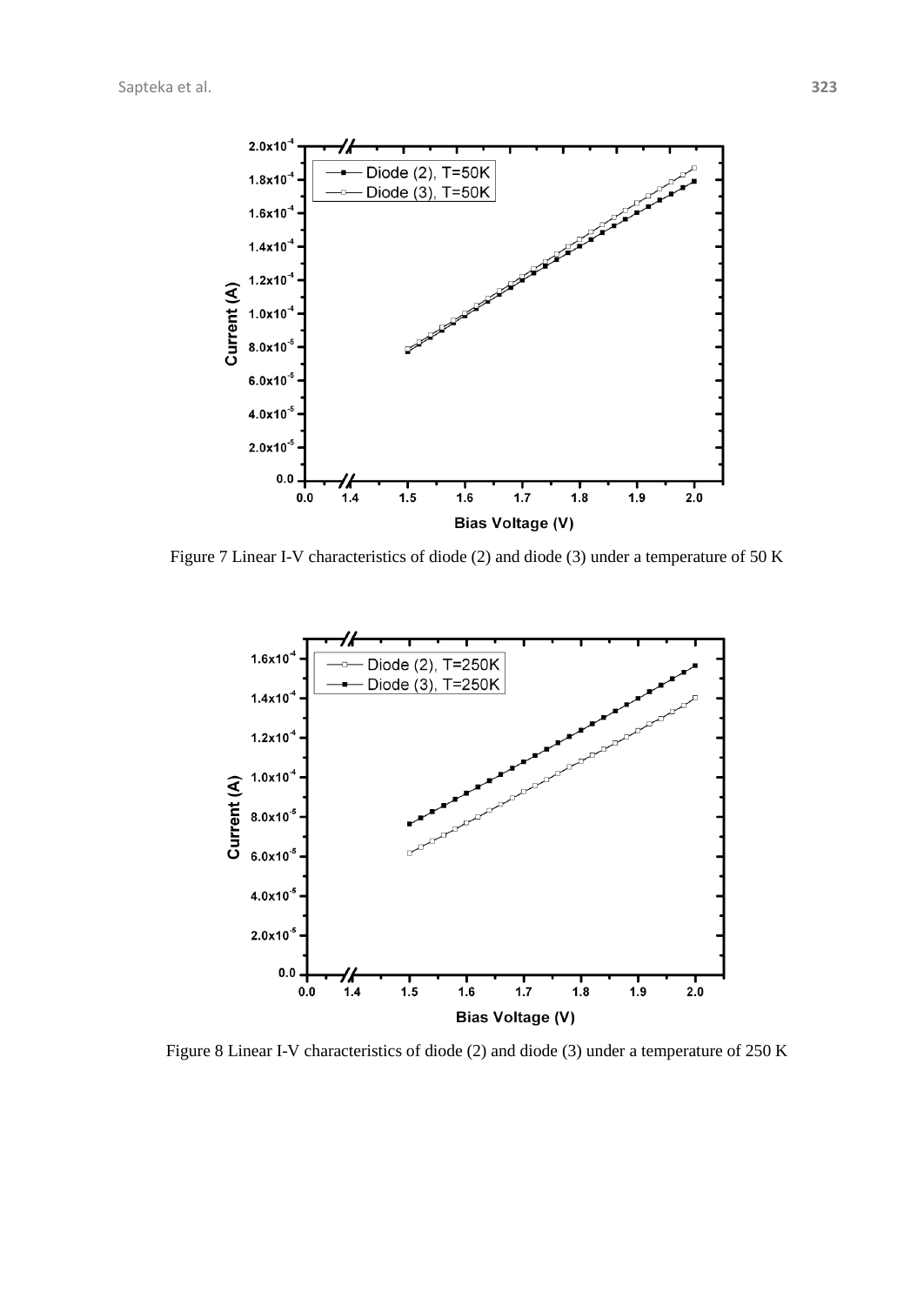# **4. DISCUSSION**

We analyzed the linear fit of I-V characteristics under a forward bias range from 1.3 V to 2.0 V for diode (1) and diode (2), and from 1.5 V to 2.0 V for diode (3). We set the temperature range from 50 K to 250 K to achieve current and voltage responses in dark conditions. The result is shown in Table 1. The Statistics Adjusted R-Square parameter found in the range from 0.99963 to 0.99996 shows that all of the *p-i-n* diodes have linear current – voltage characteristics. The Slope Value parameter for all the *p-i-n* diodes shows that the device has a higher level of conductance at a lower temperature. For example, diode (1) has a conductance of  $2.50\times10^{-4}$ A/V at a temperature of 50 K, which is higher than a conductance of  $1.82\times10^{-4}$  A/V at a temperature of 250 K.

Under above mentioned forward bias voltage and low temperature range, where the *p*-layer has positive potential with respect to the *n*-layer, the electrons are injected from the *n*-layer and the holes are injected from the *p*-layer. The carrier density is large and varies linearly with the applied bias voltage due to the narrow depletion region and the lower barrier to carrier injection under a forward bias condition, as a result of designing the diode with high Boron and Phosphorus doping concentrations accompanied by *i*-layer length and width in the submicron range. Highly-doped *p-i-n* diode behaves like a pure resistor.

According to O'Donnel and Chen (1991), an energy band gap of Silicon is a function of temperature. The energy band gap decreases when the temperature increases. From this point of view and considering our measurement results, we proposed the energy band diagram of highly-doped *p-i-n* diode as shown in Figure 9.

| Device      | Temp. | Intercept<br>Value     | Intercept<br>Standard<br>Error | Slope<br>Value      | Slope<br>Standard<br>Error | Stat. Adj.<br>R-Square |
|-------------|-------|------------------------|--------------------------------|---------------------|----------------------------|------------------------|
| Diode $(1)$ | 50 K  | $-2.86 \times 10^{-4}$ | $5.67\times10^{-7}$            | $2.50\times10^{-4}$ | $3.41\times10^{-7}$        | 0.99987                |
|             | 100 K | $-2.70\times10^{-4}$   | $4.53\times10^{-7}$            | $2.38\times10^{-4}$ | $2.72\times10^{-7}$        | 0.99991                |
|             | 150 K | $-2.45\times10^{-4}$   | $4.66\times10^{-7}$            | $2.18\times10^{-4}$ | $2.80\times10^{-7}$        | 0.99988                |
|             | 250 K | $-2.02\times10^{-4}$   | $7.00\times10^{-7}$            | $1.82\times10^{-4}$ | $4.21 \times 10^{-7}$      | 0.99963                |
| Diode $(2)$ | 50 K  | $-2.33\times10^{-4}$   | $7.23\times10^{-7}$            | $2.07\times10^{-4}$ | $4.35\times10^{-7}$        | 0.99969                |
|             | 100 K | $-2.21\times10^{-4}$   | $6.10\times10^{-7}$            | $1.98\times10^{-4}$ | $3.67\times10^{-7}$        | 0.99976                |
|             | 150 K | $-2.01\times10^{-4}$   | $3.51\times10^{-7}$            | $1.82\times10^{-4}$ | $2.11\times10^{-7}$        | 0.99991                |
|             | 200 K | $-1.84\times10^{-4}$   | $2.82\times10^{-7}$            | $1.66\times10^{-4}$ | $1.70\times10^{-7}$        | 0.99993                |
|             | 250 K | $-1.69\times10^{-4}$   | $4.29\times10^{-7}$            | $1.54\times10^{-4}$ | $2.58\times10^{-7}$        | 0.99980                |
| Diode $(3)$ | 50 K  | $-2.48\times10^{-4}$   | $4.23\times10^{-7}$            | $2.18\times10^{-4}$ | $2.41 \times 10^{-7}$      | 0.99994                |
|             | 200 K | $-1.83\times10^{-4}$   | $2.55 \times 10^{-7}$          | $1.73\times10^{-4}$ | $1.45\times10^{-7}$        | 0.99996                |
|             | 250 K | $-1.64\times10^{-4}$   | $3.25 \times 10^{-7}$          | $1.60\times10^{-4}$ | $1.85 \times 10^{-7}$      | 0.99993                |

Table 1 Linear fit of I-V characteristics of diode (1), (2) and (3)

The effective carrier lifetime ( $\tau_{\text{eff}}$ ) of the *p-i-n* diode ranges in value from 1.3 ms at 200 K to 3.1 ms at 400 K (Caverly, 1995). This means the  $\tau_{\text{eff}}$  value is increasing, while the temperature is rising. By substituting the  $\tau_{\text{eff}}$  value into the current density equation,

$$
J = (q \Delta n L) / (\tau_{\text{eff}}) \tag{1}
$$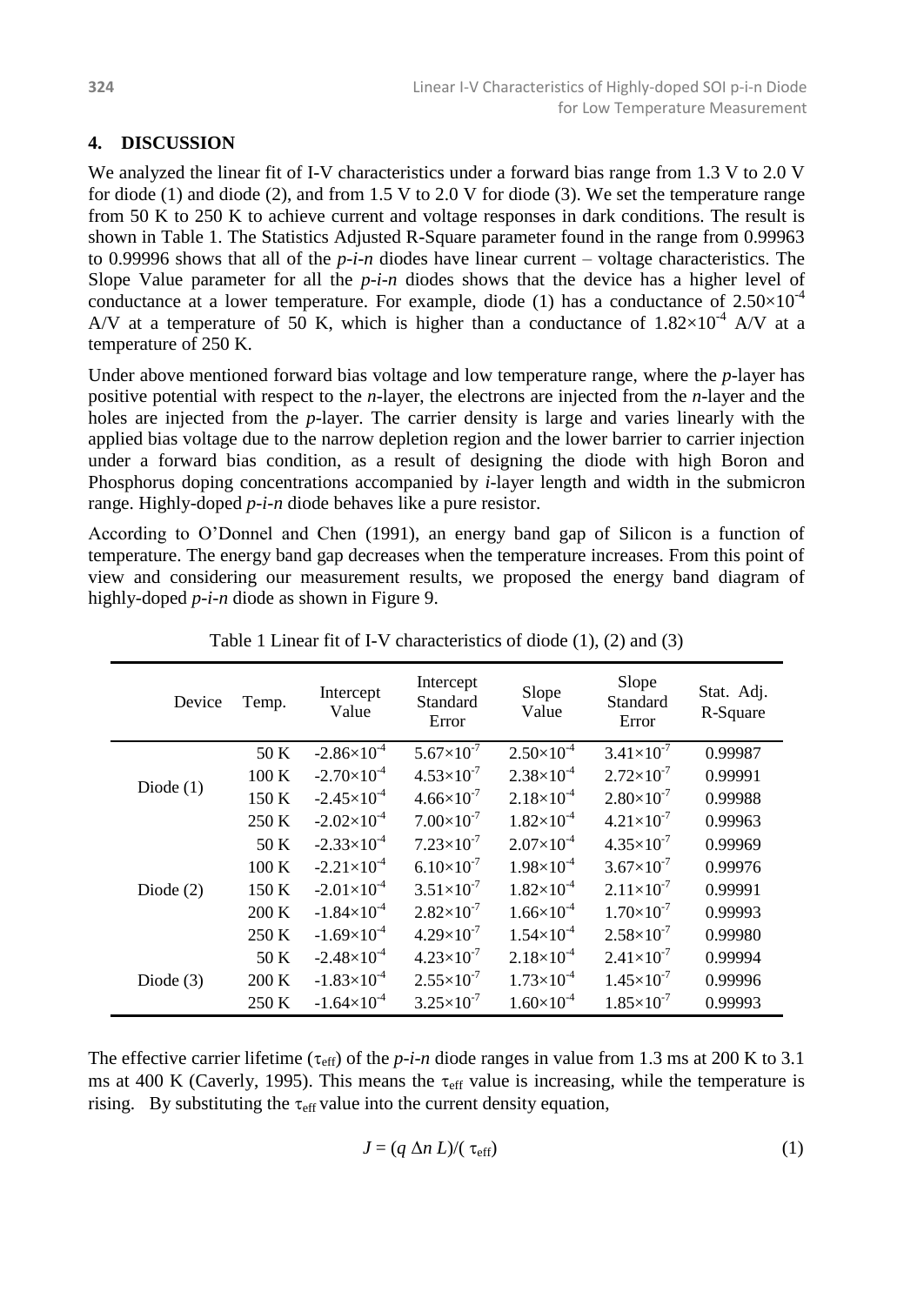where *J* is the current density (A/cm<sup>2</sup>), *q* is the elementary charge =  $1.6 \times 10^{-19}$  C,  $\Delta n$  is the excess electron concentration beyond equilibrium  $(cm<sup>-3</sup>)$ , and  $\overline{L}$  is the length of intrinsic layer (cm).

the  $p-i$ -n diodes generate a lower current at a higher temperature as shown in Figures 2–4. The *p-i-n* diodes having a longer *i*-layer will produce a higher current density. This condition is also consistent with the linear region of the I-V characteristics of highly-doped SOI nanoscale *p-i-n* diodes, as shown in Figures  $7-8$ 

Due to fact that the  $\tau_{\text{eff}}$  value is increasing, all the while the temperature is rising and a very short *i*-layer, the *p-i-n* diodes are having a wider *i*-layer, will also produce higher current density. These phenomena are shown in Figures 5–6. Therefore, highly-doped nanoscale *p-i-n* diodes using a SOI structure fabricated by a method as described in Methodology are suitable for low temperature sensing.



Figure 9 The energy band diagram of highly-doped nanoscale *p-i-n* diode

# **5. CONCLUSION**

The linearity of I-V characteristics of highly-doped *p-i-n* diodes under a certain forward bias voltage range and temperature range, reading from 50 K to 250 K indicates that these devices are suitable for low temperature sensing purposes. As shown in Figures 2, 3 and 4, respectively, the *p-i-n* diodes produce higher current as the temperature decreases under a certain bias voltage range.

Diode (1) and diode (2) have the same intrinsic layer length of 200 nm and width of 850 nm and 680 nm, respectively. From data and the I-V characteristics as shown in Figure 5 and 6, we conclude that highly-doped *p-i-n* diodes with a wider intrinsic layer generate higher current under a certain range of bias voltages and low temperature measurements.

I-V characteristics measurement of diode (2) and diode (3), as drawn in Figures 7 and 8, show that highly-doped *p-i-n* diodes with a longer intrinsic layer produce higher current under certain range of bias voltage and low temperature measurement.

# **6. ACKNOWLEDGEMENT**

This work was supported by PKPI (Sandwich-like Program) 2014 of The Directorate General of Higher Education, Ministry of Education and Culture, Republic of Indonesia.